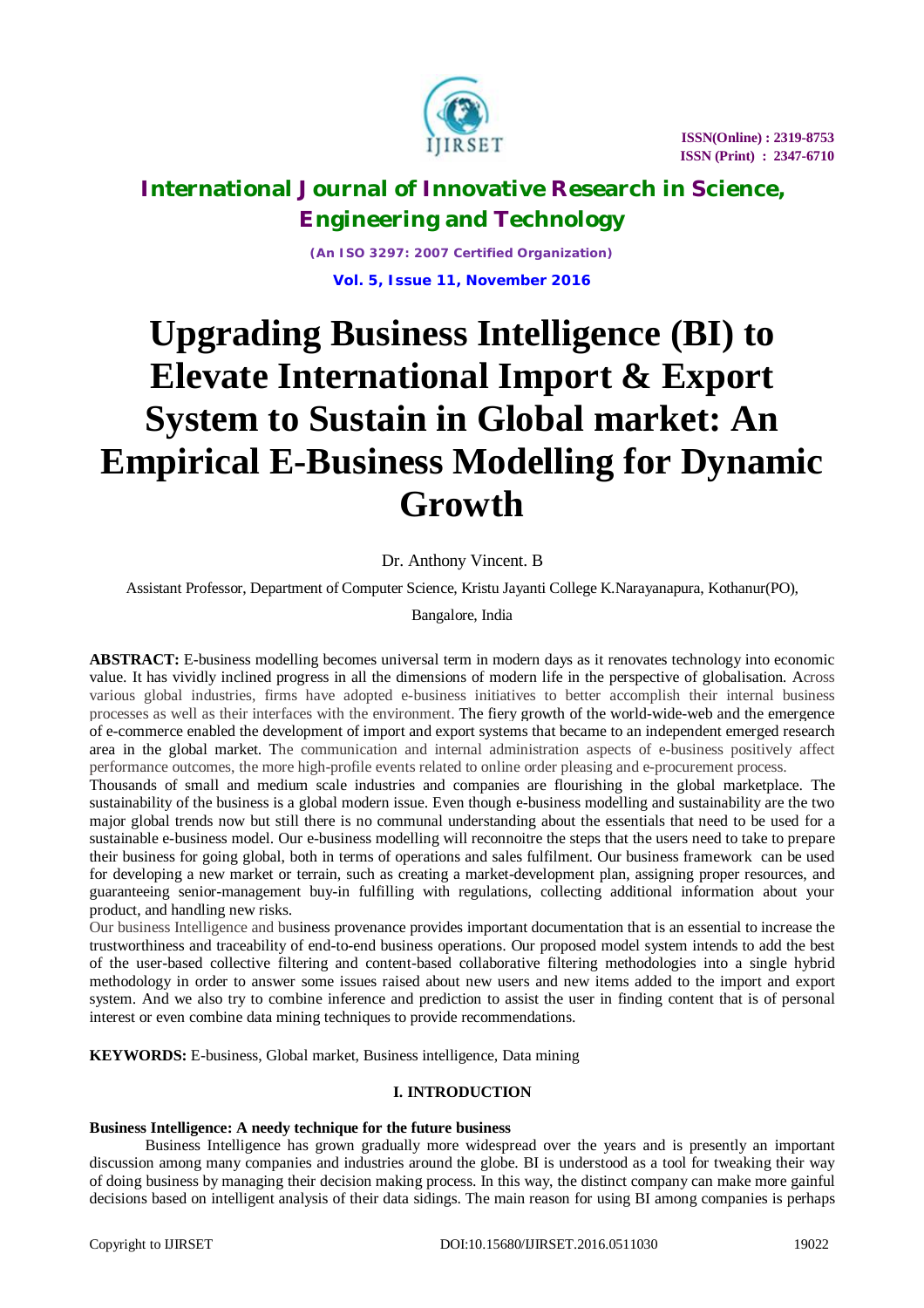

*(An ISO 3297: 2007 Certified Organization)*

### **Vol. 5, Issue 11, November 2016**

to increase the profit. BI empowers companies to collect information on the current trends in the marketplace and derive up with new products and services in expectation of customer's changing demands. [2]

BI is not a product or a system. It is a structural design and a collection of integrated operational system as well as decision supporting applications and databases that deliver the business community easy access to business data.BI should keep evolving, improving, and adapting to key trade agility trends in the customers life [4]. This paper bonds the points between our research on BI, Import export system and data mining. The term implies having an inclusive knowledge of all factors that affect a business, such as customers, entrepreneurs, business stakeholders, internal operations, and economic environment so enabling optimal decisions to be prepared



**Figure 1: Business Intelligence with Data Mining**

BI solutions can be divided into two groups of analysis types.

- 1. Query-Reporting-Analysis: This is a query based analysis and is typically used for determining "What happened?" in a business over a certain period of time. Because queries are used to know what type of information to search for.
- 2. Intelligent Analysis:- Data mining uses ingenious algorithms for a much profounder and intellectual analysis of data. BI solutions using data mining techniques are capable of handling solution for why happened? How happened? [1]

#### **II. IMPORT AND EXPORT SYSTEM: PRESENT SCENARIO**

Import and export business are playing an important role in Local trade and also in foreign trade. Countries like US, Japan, China and Taiwan are taking part in local trade as well in world trade and making a major impact in international import and export system. When a product is been manufactured and sold with the correct price and exact quality of it, all companies and people will be showing interest to buy the product in world wide. So the product value is determined by knowing its price and quality. To know the valuable product for import and export business, World trade organization, Government and Foreign embassies are helping people and companies.

Foreign trade is bigger than the local trade. Practical problems and issues are much lesser in foreign trade so it would be great gaining business all times. When we are looking at the circumstances between two countries, Export is much lesser than the Import. Cultural differences, product laws and business constraints are mainly dealt in this. None of the counties can manage product demand only with its own manufactures. So every country is to be dependent on import things of other countries also. A product which is highly demand in one particular country could be easily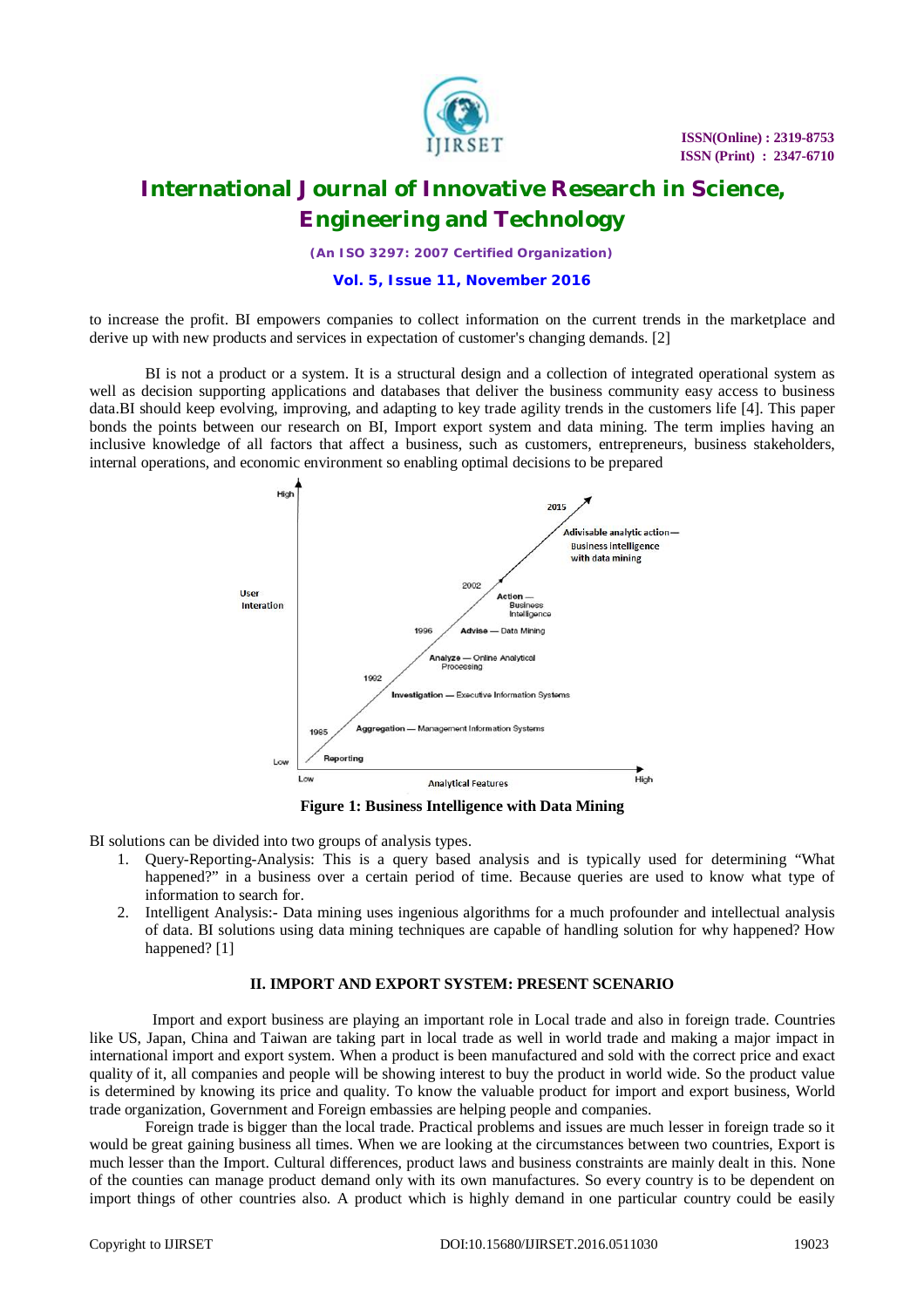

*(An ISO 3297: 2007 Certified Organization)*

### **Vol. 5, Issue 11, November 2016**

available in other country. According to our country, Import irate is always higher than export rate and the product demand rate is also high in scale.[2]

This paper focuses on the study of the impact of digital technologies on business strategies and market configurations and strategies in a wild fluctuating technological and business atmosphere.

#### **Getting Ready to Import/Export: A checklist of questions**

- 1. Are you manufacturing any product at present?
- 2. Are you buying product from outside countries and selling those products in your country?
- 3. Would you like to export products as an owner or through with any shareholders?
- 4. Which country would you like to export? What is price of your product in that country?
- 5. What is the price of our product which is similar in manufacturing in other local countries? How do we compete with that?
- 6. Who are the company's manufacturing like our similar product and how they are exporting that? What is the price of that? How do we compete with that?
- 7. How is our manufacturing product value?
- 8. Who are our real competitors? How do they marketing that? What is their success rate and failure rate?
- 9. What is our product's strength and weakness? What is our company's strength and weakness?
- 10. Is there any product are seasonal centric? Or Is it available in all season without any demand?
- 11. If you are a manufacturer, Will you be able to deliver your product in high quality and low price as well in subject with importers satisfaction?
- 12. If you are an exporter, Will you be able to compete with other exporters in deciding the high quality of product and guaranteeing timely delivery of products in subject with importers satisfaction in? How do you manage the supply chain with manufacturer policy?
- 13. Will your product supplier supply the product continuously for the same price?
- 14. In which country your product is exported more? What are other counties exporting the same product of yours to the country that you are exporting?
- 15. What are the import /export policies and commodity rules and trade rules of the selling product in our country and in other foreign countries as well?

| <b>Types of Exporter</b>   | <b>Types of Proprietorship</b> |
|----------------------------|--------------------------------|
| Manufacturer Exporter      | Sole Proprietorship            |
| Merchant Exporter          | Partnership                    |
| Exporter through exporters | Third party Outsourcing        |

### **Manufacturer Exporters: Questions to be asked before selecting a product to export**

- 1. Quality of manufacturing product is more expected for export than selling in local market?
- 2. Collect the information about your product such as manufacturing technology, product life cycle and other product quality standards [3]
- 3. Collect the feedback of customers and other vendors about your manufacturing product.
- **4.** Collect the information about export opportunities and other details through export promotion council

### **Merchant Exporters: Questions to be asked before selecting a product to export**

- Which is product is getting more exported from our local country?
- From whom can we get that product at what price can we get it?
- What are the importing policies of that product in all the foreign countries?
- Find the product whether it is a unique one or a rarely available one?
- Check whether the product is been manufactured completely by machines or by hand-made one? [2]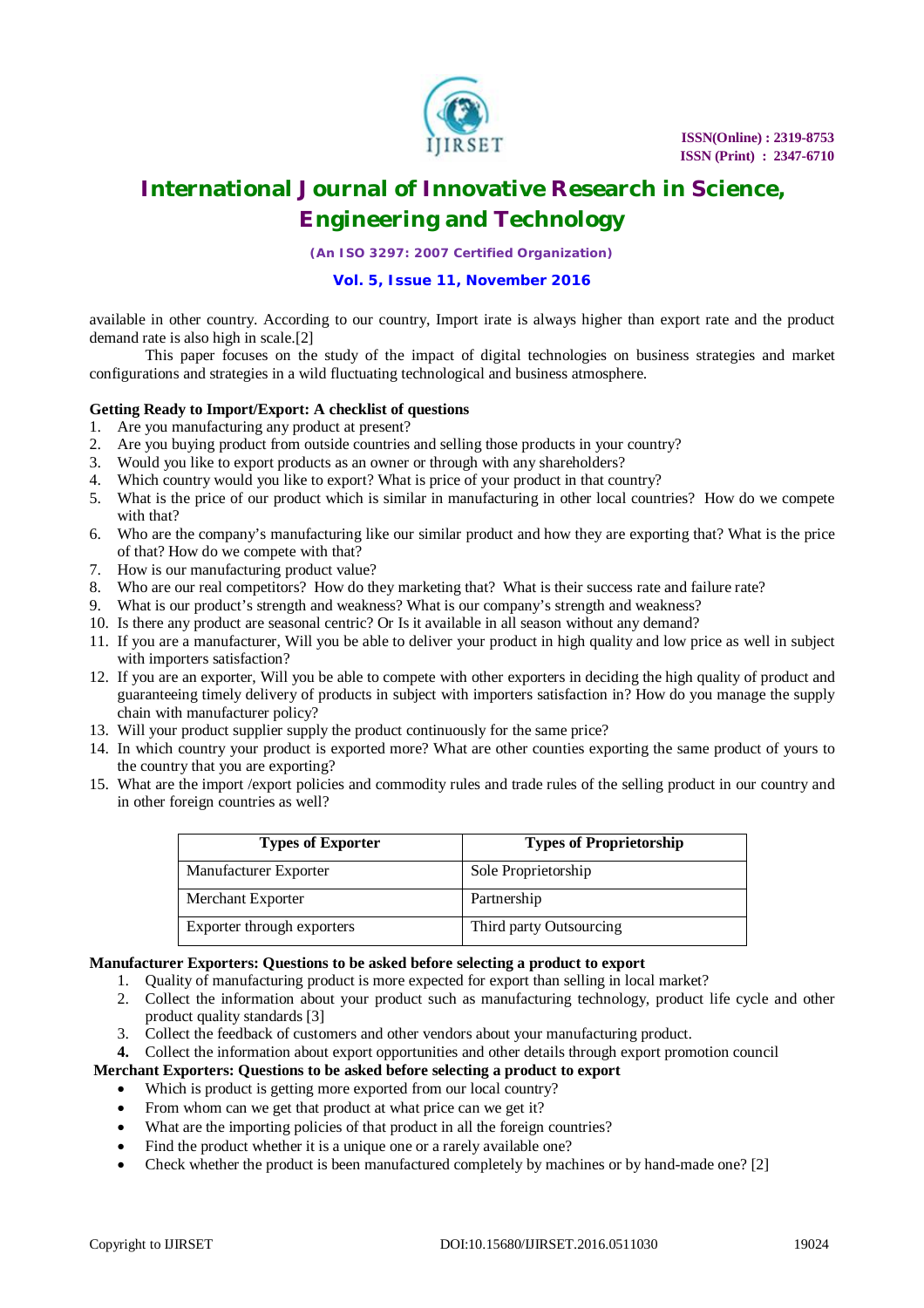

*(An ISO 3297: 2007 Certified Organization)*

**Vol. 5, Issue 11, November 2016**



**Figure2 : Trade Product Price Parameters** 

**Formula for Fixing the Product price[2]:** FOB (Free On Board)= CMP + PPC + RC + MC+QAC+CC Total Rate of FOB charges/Square Meter = FOB price of product CIFC=FOB+IFC Total Rate of CIF charges/Square Meter = CIF price of product

### **III. PLEASE RATE THE FOLLOWING EXPORT BARRIERS BY CIRCLING THE RELEVANT RESPONSE**

| S.No | Export barrier: an impediment to export activity                   | $Low \rightarrow High$ |  |   |   |  |
|------|--------------------------------------------------------------------|------------------------|--|---|---|--|
|      | Strong competition in foreign markets                              |                        |  | 3 |   |  |
|      | Need to acquire foreign representation                             |                        |  | 3 |   |  |
| 3    | Lack of human resource with export skills                          |                        |  | 3 | 4 |  |
| 4    | Transport hitches                                                  |                        |  | 3 |   |  |
|      | Financial costs of exporting supplementary to those of local sales |                        |  | 3 |   |  |
| 6    | <b>Documentation Complications</b>                                 |                        |  | 3 | 4 |  |
|      | Lack of management time keen to export matters                     |                        |  | 3 | 4 |  |
| 8    | Risks involved to exporting                                        |                        |  | 3 |   |  |
| 9    | Need to research foreign markets                                   |                        |  | 3 | 4 |  |
| 10   | <b>Getting Wages</b>                                               |                        |  | 3 | 4 |  |
| 11   | Lack of knowledge about exporting                                  |                        |  | 3 |   |  |
| 12   | Variations of Exchange rates                                       |                        |  | 3 |   |  |
| 13   | <b>Import limitations</b>                                          |                        |  |   |   |  |

**Table 1:** E**xport barriers**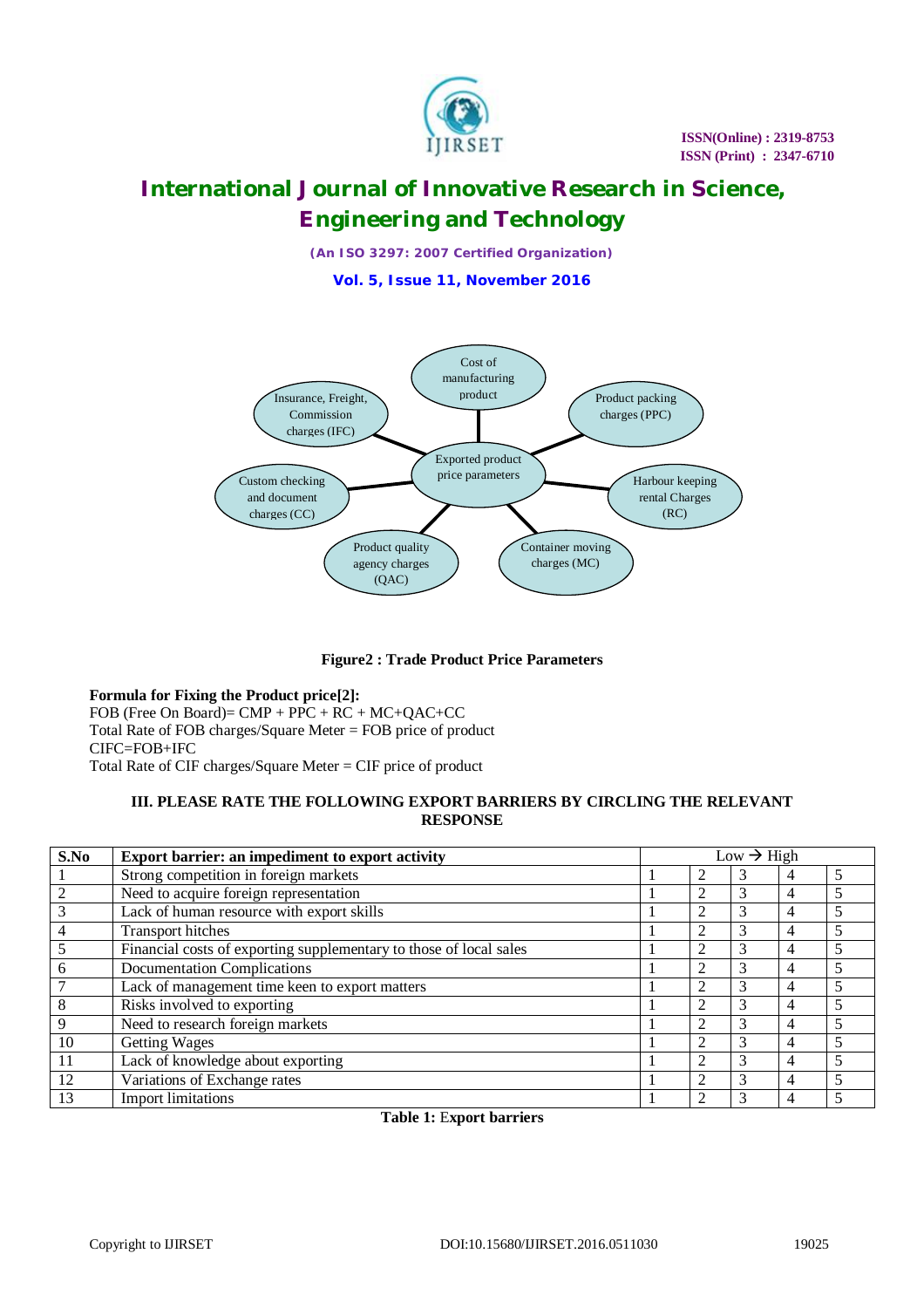

*(An ISO 3297: 2007 Certified Organization)*

### **Vol. 5, Issue 11, November 2016**

### **IV. PLEASE RATE THE CONTRIBUTION OF THE INTERNET TO EXPORT MARKETING**

| S.No           | contribution of the Internet to export marketing                                              | $Low \rightarrow High$ |                |   |                |                |
|----------------|-----------------------------------------------------------------------------------------------|------------------------|----------------|---|----------------|----------------|
| 1              | Aids with export marketing research                                                           |                        | $\overline{2}$ | 3 | 4              | 5              |
| $\overline{2}$ | Reduces the cost of international marketing                                                   |                        | $\overline{2}$ | 3 | $\overline{4}$ | 5              |
| 3              | Creates a decent business image                                                               |                        | $\overline{2}$ | 3 | $\overline{4}$ | 5              |
| 4              | Avoids having to establish the foreign outlets                                                |                        | $\overline{2}$ | 3 | $\overline{4}$ | 5              |
| 5              | Makes exporting process easier                                                                |                        | $\overline{2}$ | 3 | $\overline{4}$ | 5              |
| 6              | Avoids having to worry about foreign cultures and business exercises                          |                        | $\overline{2}$ | 3 | $\overline{4}$ | 5              |
| 7              | Helps infiltrate inexperienced foreign markets                                                | 1                      | $\overline{2}$ | 3 | $\overline{4}$ | 5              |
| 8              | Helps host new products                                                                       | 1                      | $\overline{2}$ | 3 | $\overline{4}$ | 5              |
| 9              | Avoids having to acquire foreign demonstration                                                |                        | $\overline{2}$ | 3 | $\overline{4}$ | 5              |
| 10             | Creates sales leads                                                                           |                        | $\overline{2}$ | 3 | $\overline{4}$ | 5              |
| 11             | Creates international awareness of the business                                               |                        | $\overline{2}$ | 3 | $\overline{4}$ | $\overline{5}$ |
| 12             | Makes it easy for foreign customers to order goods                                            |                        | $\mathfrak{D}$ | 3 | $\overline{4}$ | 5              |
| 13             | Provides the firm a competitive edge over competitors                                         |                        | $\overline{2}$ | 3 | $\overline{4}$ | 5              |
| 14             | Creates continuous relationships with customers                                               |                        | $\overline{2}$ | 3 | $\overline{4}$ | 5              |
| 15             | Inspires secondary markets                                                                    |                        | $\overline{2}$ | 3 | $\overline{4}$ | 5              |
| 16             | Produces useful feedback from foreign customers                                               | 1                      | $\overline{2}$ | 3 | $\overline{4}$ | 5              |
| 17             | Catch an importer in a foreign country                                                        |                        | $\overline{2}$ | 3 | $\overline{4}$ | 5              |
| 18             | Organize the shipping and delivery process                                                    |                        | $\overline{2}$ | 3 | $\overline{4}$ | $\overline{5}$ |
| 19             | Connect and work with customs and transport companies                                         |                        | $\overline{2}$ | 3 | $\overline{4}$ | 5              |
| 20             | Convey proper documents using e-mail or EDI                                                   | 1                      | $\overline{2}$ | 3 | $\overline{4}$ | 5              |
| 21             | Helps the firm to sell the product anywhere in the world, no matter how remote the<br>country |                        | $\mathfrak{D}$ | 3 | $\overline{4}$ | 5              |

### **Table 2: Contribution on Export Marketing**

### **V. PERCEPTION OF E-BUSINESS (QUESTIONNAIRE)**

|                                       | Do you register your web site with international search engines?                      |                                        |       |
|---------------------------------------|---------------------------------------------------------------------------------------|----------------------------------------|-------|
| 1. YES                                | 2. NO                                                                                 |                                        |       |
|                                       | Do you translate your web site into different languages?                              |                                        |       |
| 1. YES                                | 2. NO                                                                                 |                                        |       |
|                                       | Do you operate multiple Web sites for various markets or products?                    |                                        |       |
| 1. YES                                | 2. NO                                                                                 |                                        |       |
|                                       | Do you market different/customised products for different markets via your web site?  |                                        |       |
| 1. YES                                | 2. NQ                                                                                 |                                        |       |
|                                       | Do you change the <b>design</b> of your web site for these different markets?         |                                        |       |
| 1. YES                                | 2. NO                                                                                 |                                        |       |
|                                       | Do you change the <b>content</b> of your web site for these different markets?        |                                        |       |
| 1. YES                                | 2. NO                                                                                 |                                        |       |
|                                       | Do you change the 'marketing approach' on your web sites for these different markets? |                                        |       |
| 1. YES                                | 2. NO                                                                                 |                                        |       |
| Who do you target with your web site: |                                                                                       |                                        |       |
|                                       | 1. Entire globe 2. Certain individual countries                                       | 3. Domestic market only 4. Don't Think |       |
|                                       | Do you have knowledge of receiving web site hits from?                                |                                        |       |
|                                       | 1. Entire globe 2. Certain individual countries                                       | 3. Domestic market only 4. Don't Think |       |
| Copyright to <b>IJIRSET</b>           |                                                                                       | DOI:10.15680/IJIRSET.2016.0511030      | 19026 |